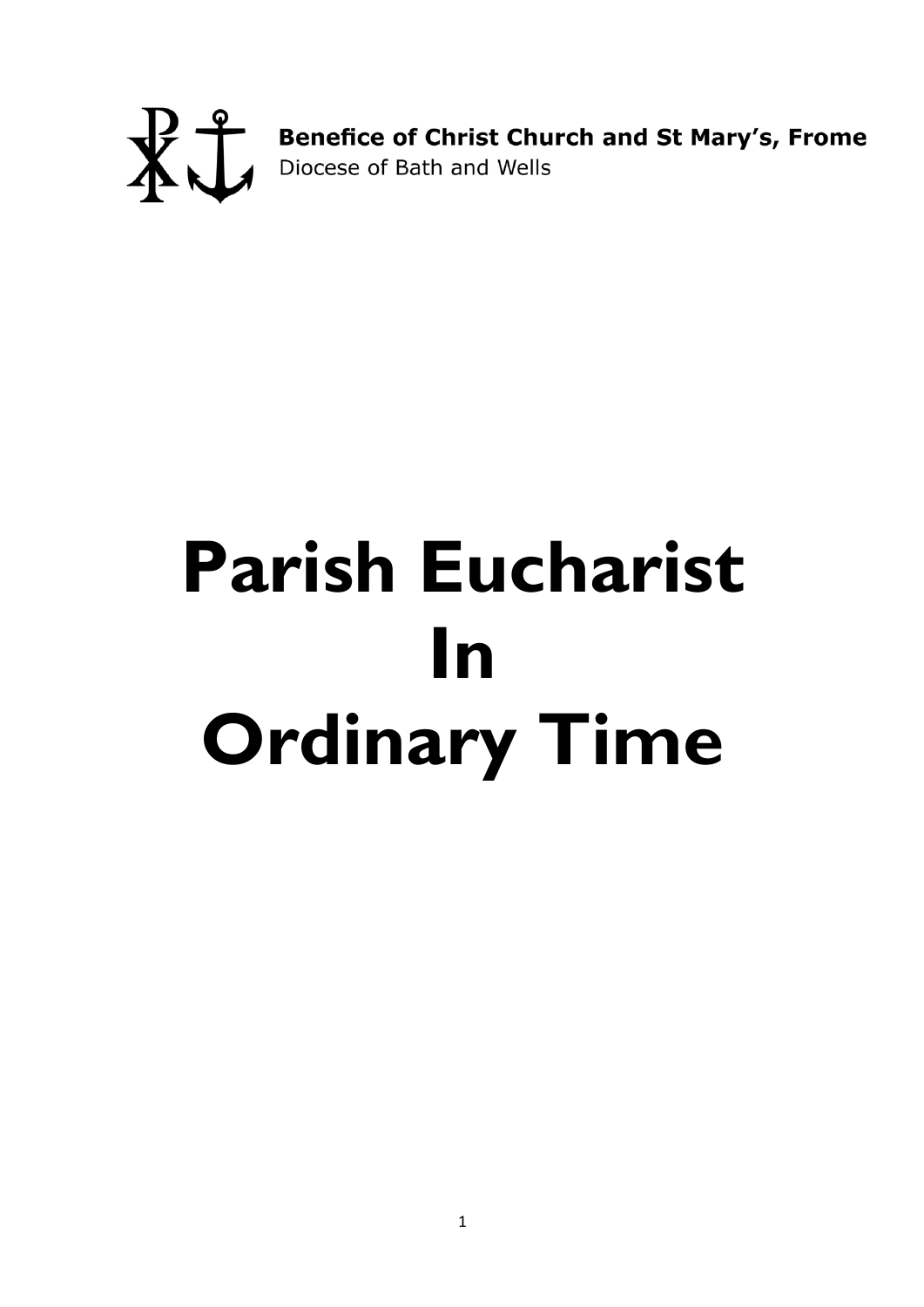**Opening Hymn** *(Stand)*

In the name of the Father, and of the Son, and of the Holy Spirit. **Amen**

The Lord be with you **And also with you.**

## **Prayer of Preparation**

**Almighty God, to whom all hearts are open, all desires known, and from whom no secrets are hidden: cleanse the thoughts of our hearts by the inspiration of your Holy Spirit, that we may perfectly love you, and worthily magnify your holy name; through Christ our Lord. Amen.**

#### **Prayers of Penitence**

Our Lord Jesus Christ said: The first commandment is this: 'Hear, O Israel, the Lord our God is the only Lord. You shall love the Lord your God with all your heart, with all your soul, with all your mind, and with all your strength.' The second is this: 'Love your neighbour as yourself.' There is no other commandment greater than these. On these two commandments hang all the law and the prophets. **Amen. Lord, have mercy.**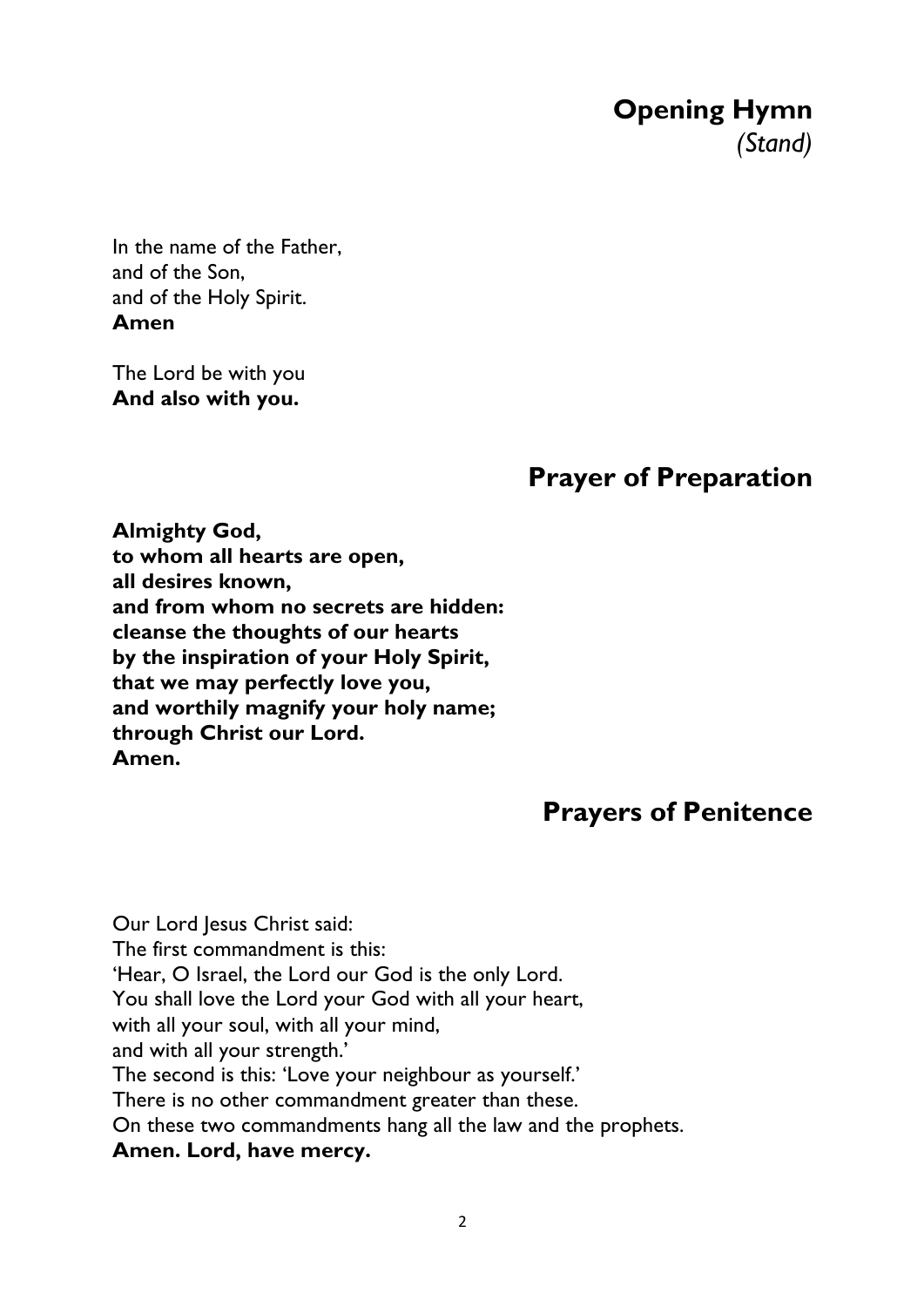God so loved the world that he gave his only Son Jesus Christ to save us from our sins, to be our advocate in heaven, and to bring us to eternal life.

Let us confess our sins in penitence and faith, firmly resolved to keep God's commandments and to live in love and peace with all.

**Almighty God, our Heavenly Father, we confess that we have sinned against you and against our neighbour in thought word and deed, through negligence, through weakness, through our own deliberate fault. We are truly sorry and repent of all our sins. For the sake of your Son Jesus Christ who died for us, forgive us all that is past and grant that we may serve you in newness of life to the glory of your name. Amen.**

Almighty God, who forgives all who truly repent, have mercy upon you, pardon and deliver you from all your sins, confirm and strengthen you in all goodness, and keep you in life eternal; through Jesus Christ our Lord. **Amen**.

**Gloria in Excelsis**

*(Stand)*

**Glory to God in the highest, and peace to his people on earth. Lord God, heavenly King, almighty God and Father,**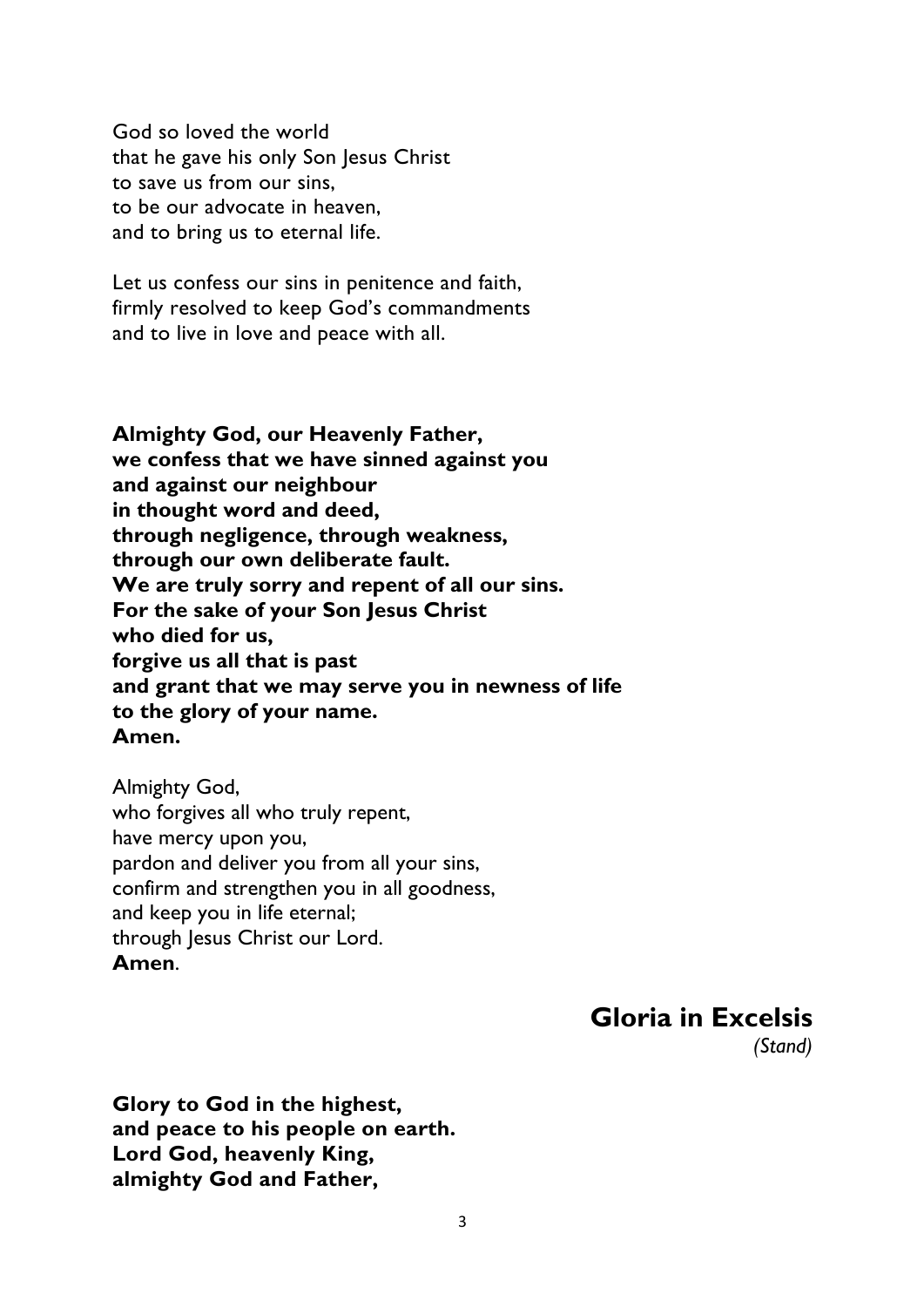**we worship you, we give you thanks, we praise you for your glory. Lord Jesus Christ, only Son of the Father, Lord God, Lamb of God, you take away the sin of the world: have mercy on us; you are seated at the right hand of the Father: receive our prayer. For you alone are the Holy One, you alone are the Lord, you alone are the Most High, Jesus Christ, with the Holy Spirit, in the glory of God the Father. Amen.**

> **The Collect** *(Stand)*

> > **Readings** *(Sit)*

*There may be a responsorial psalm between the two readings.*

*Each reading ends with* This is the word of the Lord.

**Thanks be to God.**

#### **The Gospel Reading**

(Stand)

Hear the Gospel of our Lord Jesus Christ according to.

**Glory to you, O Lord.**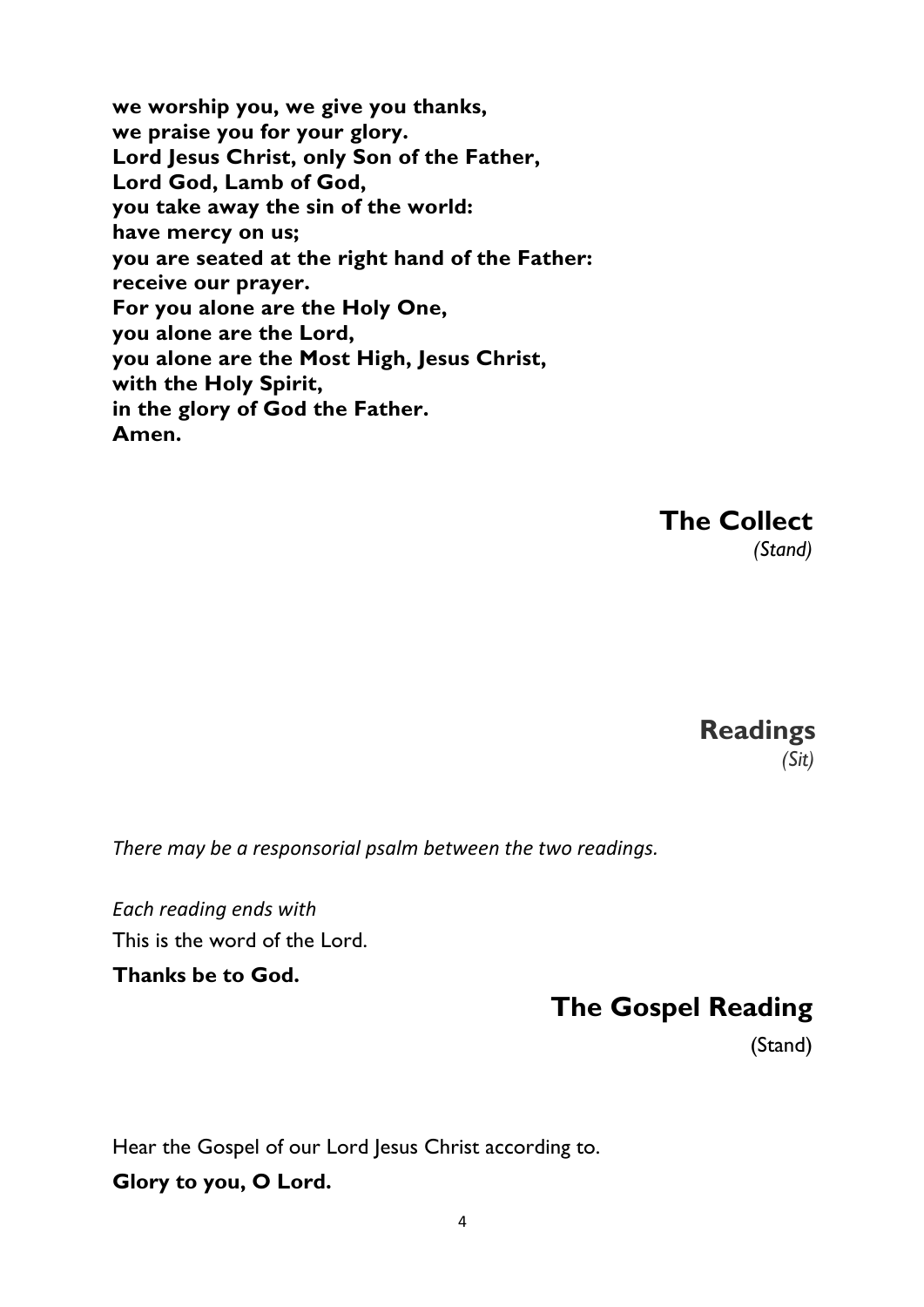This is the Gospel of the Lord. **Praise to you, O Christ.**

#### **The Sermon**

*(Sit)*

#### **Affirmation of Faith**

*(Stand)*

**We believe in one God, the Father, the Almighty, maker of heaven and earth, of all that is, seen and unseen. We believe in one Lord, Jesus Christ, the only Son of God, eternally begotten of the Father, God from God, Light from Light, true God from true God, begotten, not made, of one Being with the Father; through him all things were made. For us and for our salvation he came down from heaven, was incarnate from the Holy Spirit and the Virgin Mary and was made man. For our sake he was crucified under Pontius Pilate; he suffered death and was buried. On the third day he rose again in accordance with the Scriptures; he ascended into heaven and is seated at the right hand of the Father. He will come again in glory to judge the living and the dead, and his kingdom will have no end. We believe in the Holy Spirit, the Lord, the giver of life,**

5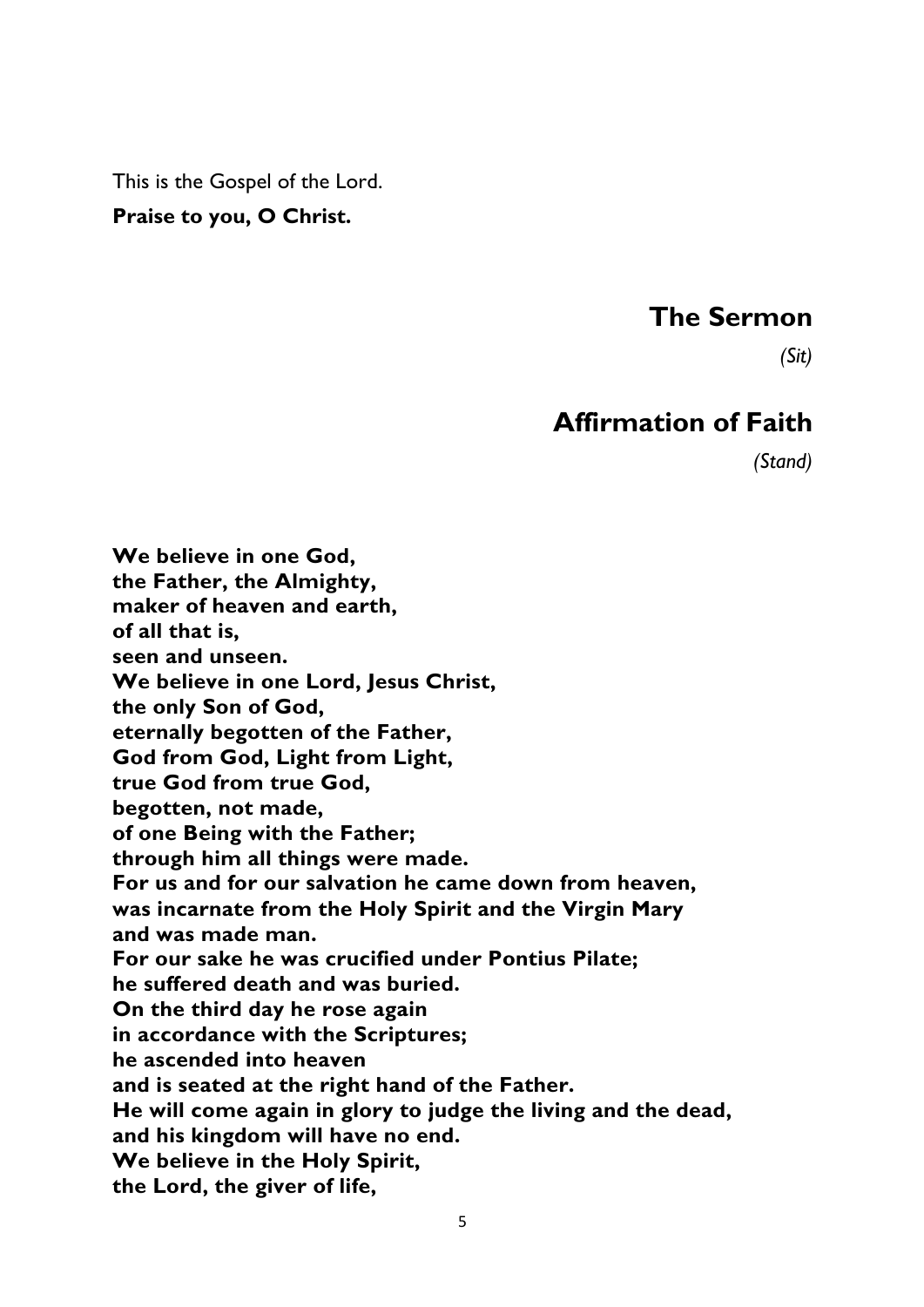**who proceeds from the Father and the Son, who with the Father and the Son is worshipped and glorified, who has spoken through the prophets. We believe in one holy catholic and apostolic Church. We acknowledge one baptism for the forgiveness of sins. We look for the resurrection of the dead, and the life of the world to come. Amen.**

#### **Prayers of Intercession**

 *(kneel or sit)*

*These prayers end with:* Merciful Father, **accept these prayers for the sake of your son, our Saviour, Jesus Christ. Amen**

> **The Peace**(Stand)

We are the body of Christ. In the one Spirit we were all baptised into one body. Let us then pursue all that makes for peace and builds up our common life.

The peace of the Lord be always with you **and also with you.**

*We offer one another a sign of peace*

**Hymn** *(Stand)*

*The table is prepared and bread and wine are placed upon it.*

God of all goodness and grace, receive the gifts that we offer: and grant that our whole life may give you glory and praise; through Jesus Christ our Lord **Amen.**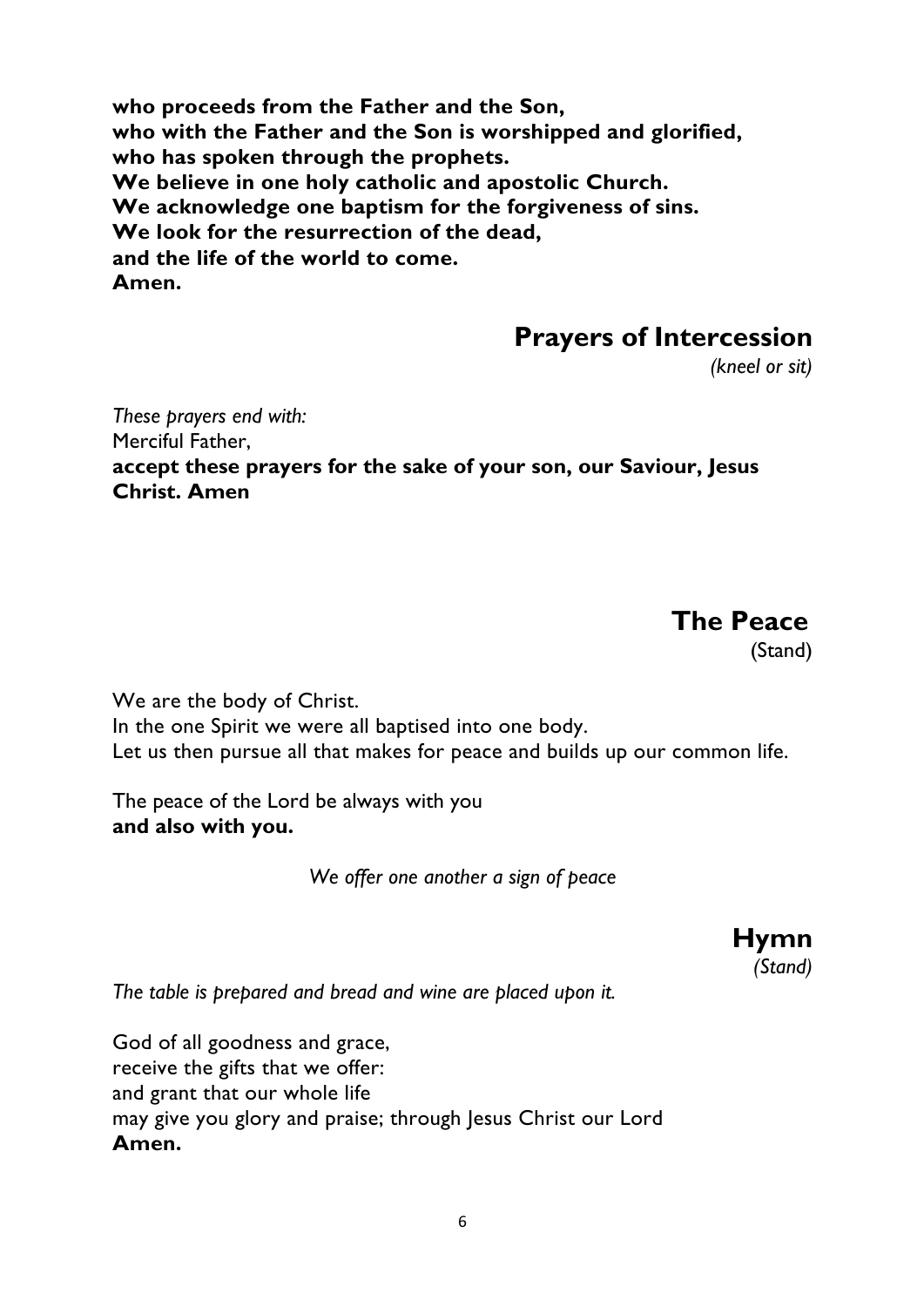*The president takes the bread and wine.*

# **The Eucharistic Prayer**

(Stand)

The Lord be with you **and also with you.**

Lift up your hearts. **We lift them to the Lord.**

Let us give thanks to the Lord our God. **It is right to give thanks and praise.**

It is indeed right and good, our duty and our joy, always and everywhere to give you thanks, holy Father, almighty and eternal God, through Jesus Christ our Lord. For he is your living Word; through him you have created all things from the beginning, and formed us in your own image.

Through him you have freed us from the slavery of sin, giving him to be born of a woman and to die upon the cross; you raised him from the dead and exalted him to your right hand on high. Through him you have sent upon us your holy and life-giving Spirit, and made us a people for your own possession. Therefore with angels and archangels, and with all the company of heaven, we proclaim your great and glorious name, for ever praising you and saying:

**Holy, holy, holy Lord, God of power and might, heaven and earth are full of your glory. Hosanna in the highest. [Blessed is he who comes in the name of the Lord. Hosanna in the highest.]**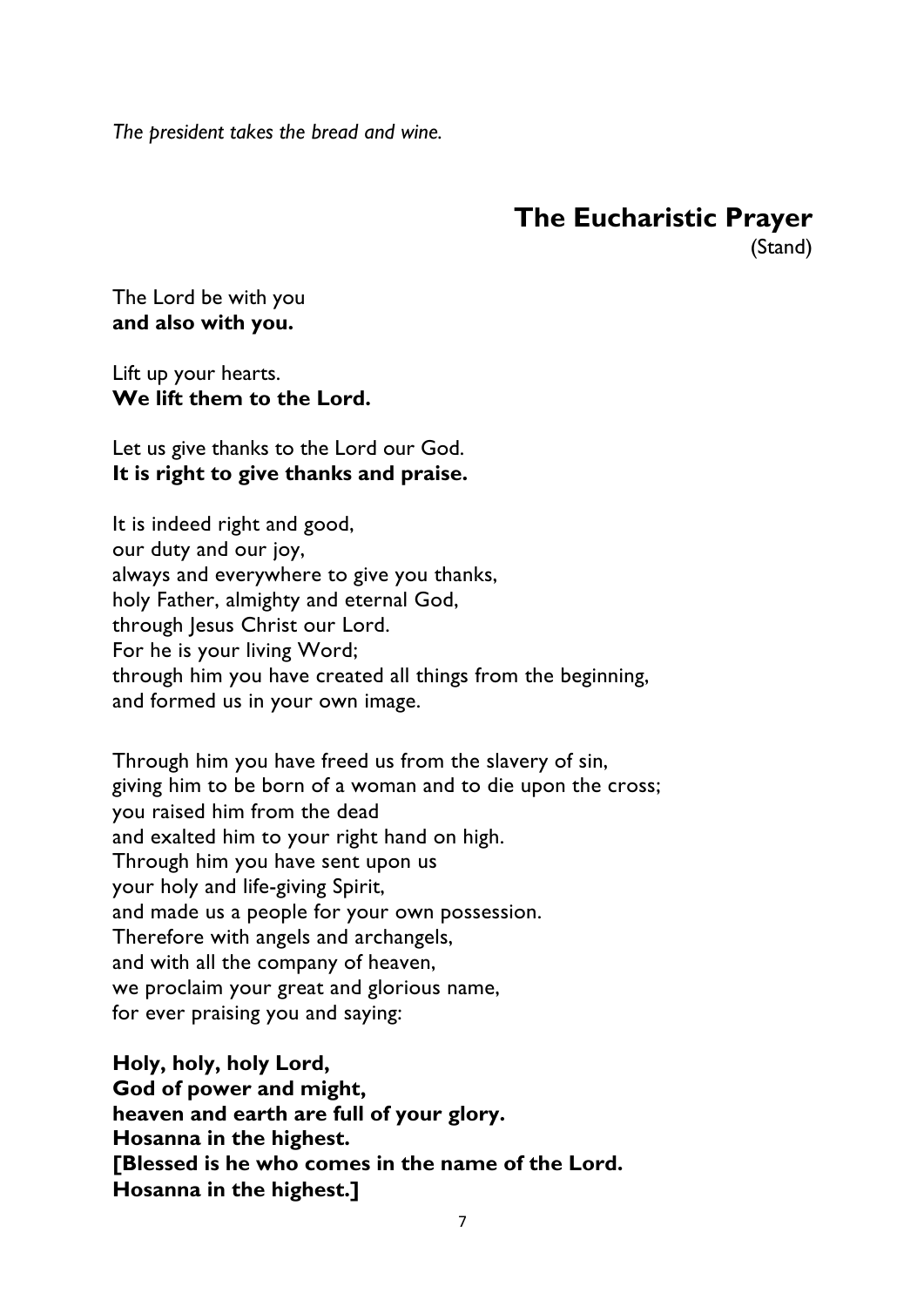We praise and bless you, loving Father, through Jesus Christ, our Lord; and as we obey his command, send your Holy Spirit, that broken bread and wine outpoured may be for us the body and blood of your dear Son. On the night before he died he had supper with his friends and, taking bread, he praised you. He broke the bread, gave it to them and said: Take, eat; this is my body which is given for you; do this in remembrance of me.

When supper was ended he took the cup of wine. Again he praised you, gave it to them and said: Drink this, all of you; this is my blood of the new covenant, which is shed for you and for many for the forgiveness of sins. Do this, as often as you drink it, in remembrance of me.

So, Father, we remember all that Jesus did, in him we plead with confidence his sacrifice made once for all upon the cross. Bringing before you the bread of life and cup of salvation, we proclaim his death and resurrection until he comes in glory.

Great is the mystery of faith: **Christ has died: Christ is risen: Christ will come again**.

Lord of all life, help us to work together for that day when your kingdom comes and justice and mercy will be seen in all the earth. Look with favour on your people, gather us in your loving arms and bring us with [N and] all the saints to feast at your table in heaven. Through Christ, and with Christ, and in Christ, in the unity of the Holy Spirit, all honour and glory are yours, O loving Father, for ever and ever. **Amen**.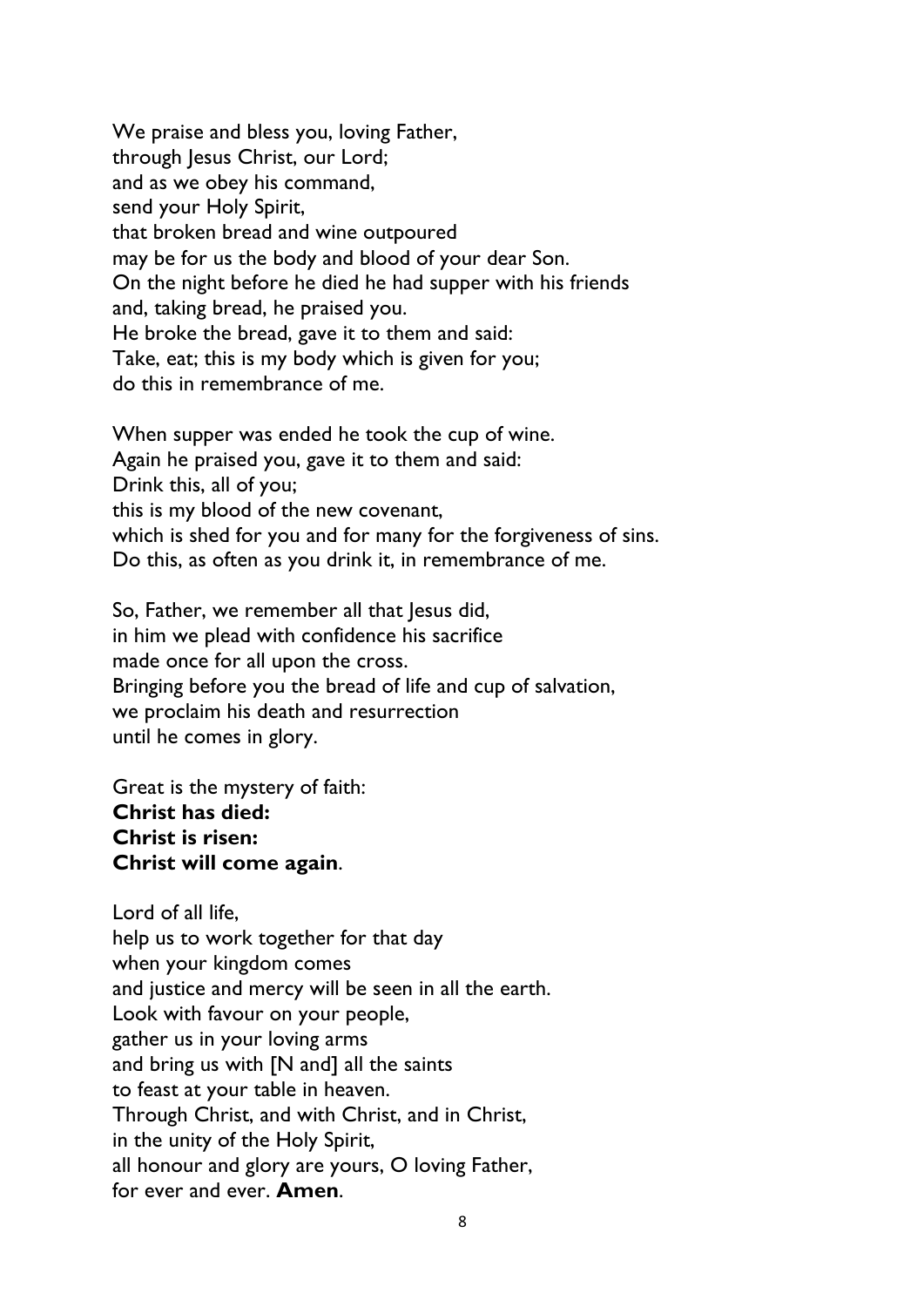**The Lord's Prayer**

 *(Kneel)*

So we pray as Jesus taught us

**Our Father in heaven, hallowed be your name, your kingdom come, your will be done, on earth as in heaven. Give us today our daily bread. Forgive us our sins as we forgive those who sin against us. Lead us not into temptation but deliver us from evil. For the kingdom, the power, and the glory are yours now and for ever. Amen.**

#### **Breaking of the Bread**

We break this bread to share in the body of Christ **Though we are many we are one body because we all share in the one bread.**

*The president breaks the consecrated bread.*

#### **The Agnus Dei**

**Jesus**, **Lamb of God, have mercy on us. Jesus, bearer of our sins, have mercy on us. Jesus, redeemer of the world, grant us peace.**

God's holy gifts for God's holy people **Jesus Christ is holy; Jesus Christ is Lord; To the glory of God the Father**